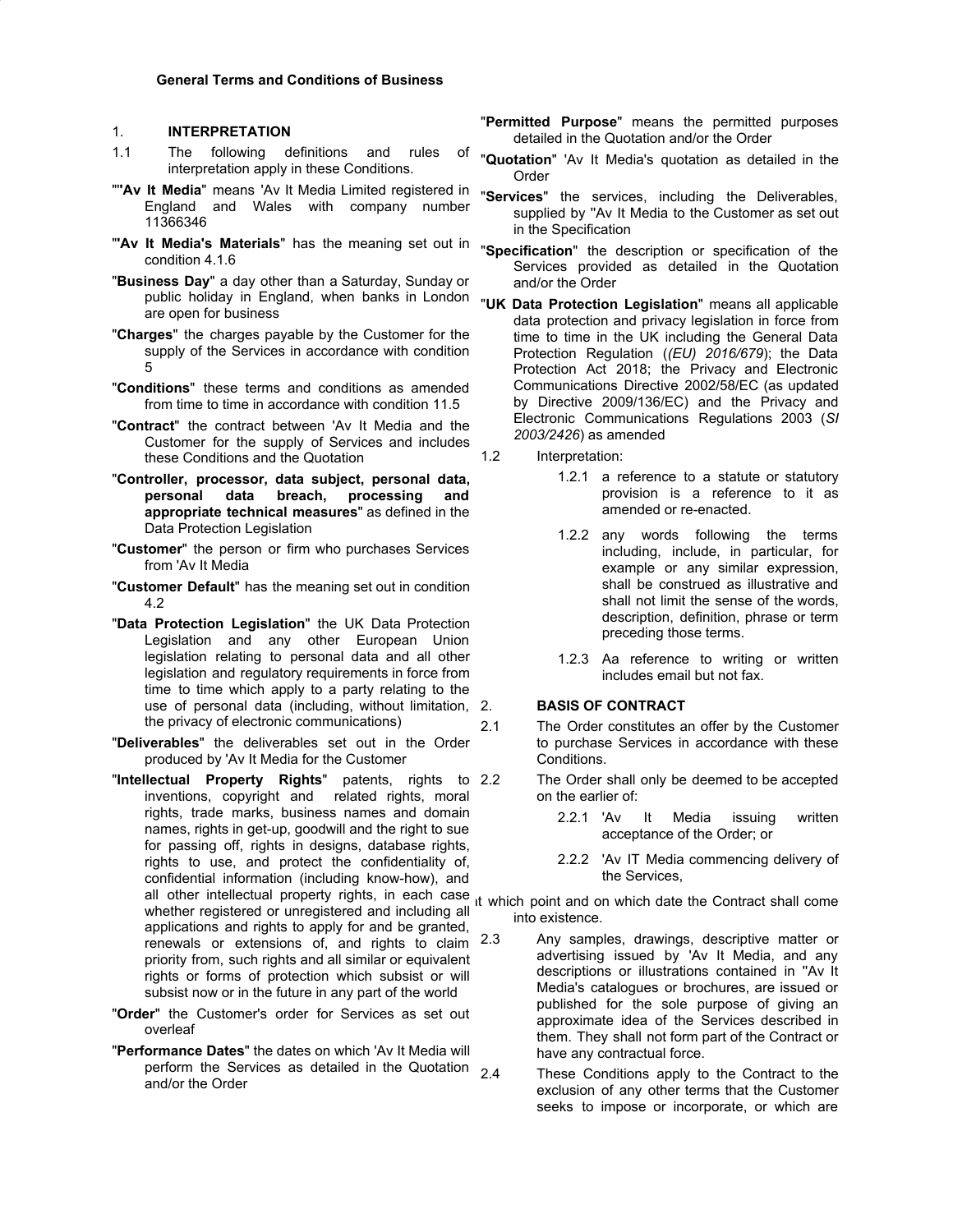implied by trade, custom, practice or course of dealing.

2.5 Any quotation given by 'Av It Media shall not constitute an offer, and is only valid for a period of 20 Business Days from its date of issue. In the event of conflict between the terms of the Quotation and the Order, the Order prevails.

## 3. **SUPPLY OF SERVICES**

- 3.1 'Av It Media shall use reasonable care and skill to supply the Services to the Customer in  $\frac{1}{4.2}$  accordance with the Specification in all material  $\frac{4.2}{4.2}$ respects and shall use all reasonable endeavours to meet any Performance Dates but any such dates shall be estimates only and time shall not be of the essence for performance of the Services. The Customer acknowledges that delivery of the Services may be affected by inclement weather in the event of which 'Av It Media may in its sole discretion reschedule delivery of the Services such re-arranged dates to be agreed with the Customer (agreement not unreasonably withheld or delayed).
- 3.2 'Av It Media reserves the right to amend the Specification if necessary to comply with any applicable law or regulatory requirement, or if the amendment will not materially affect the nature or quality of the Services, and ''Av It Media shall notify the Customer in any such event.

# 4. **CUSTOMER'S OBLIGATIONS**

- 4.1 The Customer shall:
	- 4.1.1 ensure that the terms of the Quotation, the Order and any information it provides to 'Av IT Media is complete and accurate;
	- 4.1.2 co-operate with 'Av It Media in all matters relating to the Services;
	- 4.1.3 comply with all applicable laws (including health and safety)) and all 'Av It Media's reasonable directions;
	- 4.1.4 provide 'Av It Media, its employees, agents, consultants and subcontractors, with such access to the Customer's premises and other facilities as they each may reasonably require;
	- 4.1.5 prepare the Customer's premises for the supply of the Services and obtain and maintain all necessary licences, permissions and consents which may be required for the Services before the date on delivery of the Services is to start;
	- 4.1.6 keep all materials, equipment, documents and other property of 'Av It Media ("**'Av It Media's Materials**") at the Customer's premises in safe custody and at its own risk until returned to 'Av It Media;
- 4.1.7 comply with any additional obligations as set out in the Quotation and/or Order;
- 4.1.8 not use the Deliverables other than for the Permitted Purpose(s);
- 4.1.9 not use, edit or modify the Deliverables in any manner that might reasonably be deemed detrimental to 'Av It Media's reputation and good standing.
- If 'Av It Media's performance of any of its obligations under the Contract is prevented or delayed by any act or omission by the Customer or failure by the Customer to perform any relevant obligation ("**Customer Default**"):
	- 4.2.1 without limiting or affecting any other right or remedy available to it, 'Av It Media shall have the right to suspend performance of the Services until the Customer remedies the Customer Default, and to rely on the Customer Default to relieve it from the performance of any of its obligations in each case to the extent the Customer Default prevents or delays 'Av It Media's performance of any of its obligations;
	- 4.2.2 'Av It Media shall not be liable for any costs or losses sustained or incurred by the Customer arising directly or indirectly from 'Av It Media's failure or delay to perform any of its obligations as set out in this condition 4.2; and
	- 4.2.3 the Customer shall reimburse 'Av It Media on written demand for any costs or losses sustained or incurred by 'Av It Media arising directly or indirectly from the Customer Default.

# 5. **CHARGES AND PAYMENT**

5.1 The Charges for the Services shall, save as otherwise agreed in writing with the Customer or as detailed in this condition 5.1 be as detailed in the Quotation and/or the Order and shall include all expenses.

- 5.1.1 'Av It Media shall, in the event the Customer changes the Specification and/or the Performance Dates and/or the Services, be entitled to charge an overtime rate of 50% of 'Av It Media's then current daily fee rate on a pro-rata basis for each part day or for any time worked by individuals whom it engages on the Services outside the hours referred to in condition 5.1.2;
- 5.1.2 'Av It Media's daily fee rates for each individual are calculated on the basis of an eight-hour day from 8.00 am to 5.00 pm worked on Business Days.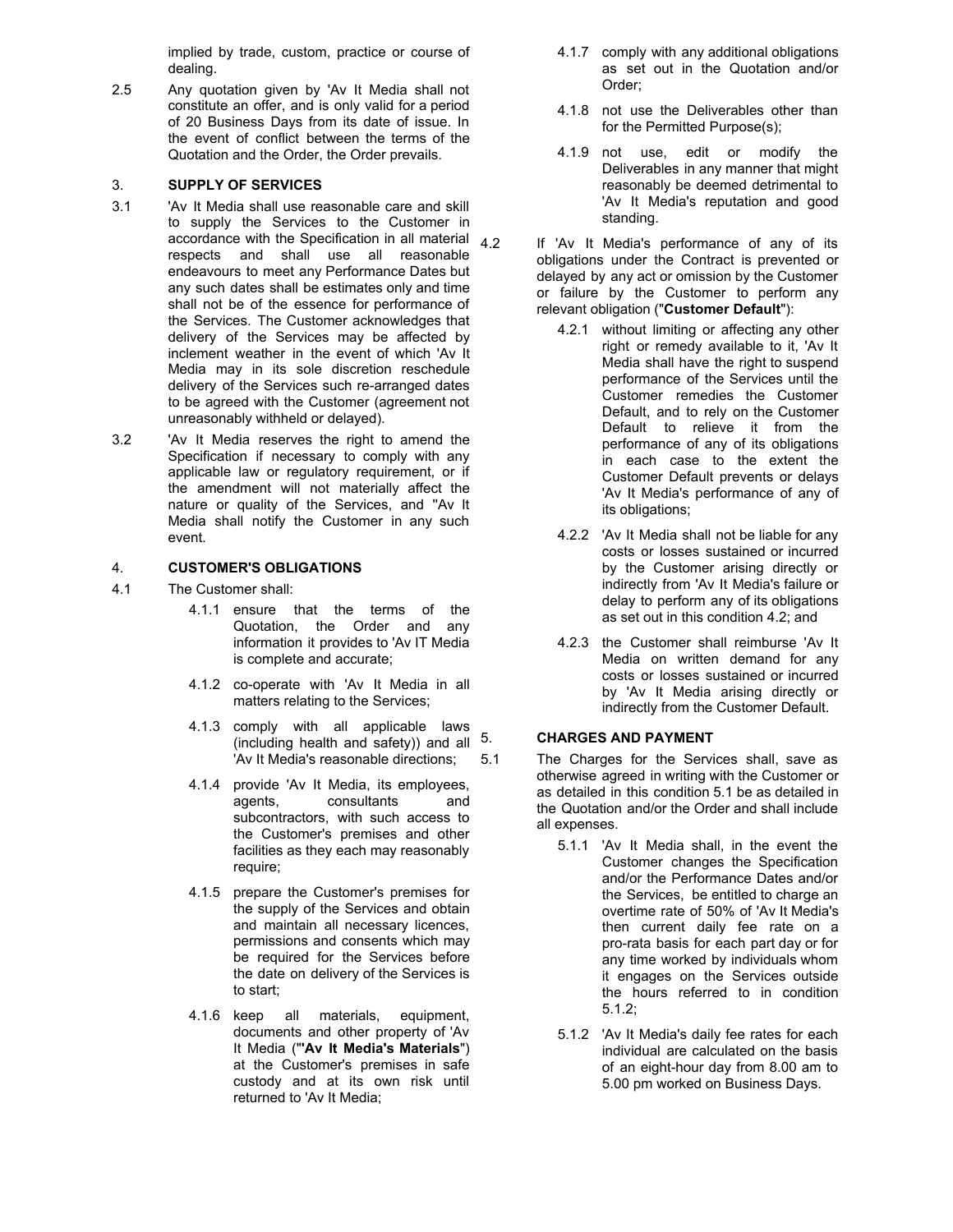- 5.2 'Av It Media shall be entitled to invoice the Customer for the Charges on acceptance of the Order. The Customer shall, unless otherwise 7.1 agreed in writing by 'Av It Media and subject to condition 5.3, pay each invoice submitted by 'Av It Media as to 50% within 5 Business Days of the date of the invoice and as to 50% on completion of the Services.
- 5.3 'Av It Media reserves the right to demand payment in full and prior to delivery of the Services where the Customer requires delivery of the Services at short notice.
- 5.4 Time for payment shall be of the essence of the Contract. Where payment is not received by 'Av It Media in accordance with the Contract 'Av It Media may cancel the Services and charge the Customer for all costs, liabilities and expenses incurred by 'Av It Media (including any costs or expenses to which 'Av It Media is committed in connection with the Services and any days on which the Services would otherwise have been delivered and in respect of which 'AV It Media is not reasonably able to fill with alternative 8.1 customers).
- 5.5 If the Customer fails to make a payment due to "Av It Media under the Contract by the due date, then, without limiting 'Av It Media's remedies under condition 9, the Customer shall pay interest on the overdue sum from the due date until payment of the overdue sum, whether before or after judgment. Interest under this condition 5.5 will accrue each day at 4% a year above the Bank of England's base rate from time to time, but at  $4\%$  a year for any period  $8.2$ when that base rate is below 0%.
- 5.6 All amounts due under the Contract shall be paid in full without any set-off, counterclaim,  $8.3$ deduction or withholding (other than any deduction or withholding of tax as required by law).

## 6. **INTELLECTUAL PROPERTY RIGHTS**

- 6.1 All Intellectual Property Rights in or arising out of or in connection with the Services (other than Intellectual Property Rights in any materials provided by the Customer) shall be owned by ''Av It Media.
- 6.2 'Av It Media grants to the Customer, or shall procure the direct grant to the Customer of, a fully paid-up, worldwide, non-exclusive, rovalty-free perpetual and irrevocable licence to  $8.4$ use the Deliverables (excluding materials provided by the Customer) for the Permitted Purpose. The Customer shall not sub-license, 9 assign or otherwise transfer the rights granted in  $9.1$ this condition 6.2*.*
- 6.3 The Customer grants 'Av It Media a fully paid-up, non-exclusive, royalty-free, non-transferable licence to copy and modify any materials provided by the Customer to 'Av It Media for the purpose of providing the Services to the Customer.

### 7. **DATA PROTECTION**

- Both parties will comply with all applicable requirements of the Data Protection Legislation. This condition 7 is in addition to, and does not relieve, remove or replace, a party's obligations or rights under the Data Protection Legislation. The parties acknowledge that for the purposes of the Data Protection Legislation, the Customer is the controller and 'Av It Media is the processor.
- 7.2 Without prejudice to the generality of condition 7.1, the Customer will ensure that it has all necessary appropriate consents and notices in place to enable lawful transfer of the personal data to 'Av It Media for the duration and purposes of the Contract.
- 8. **LIMITATION OF LIABILITY: THE CUSTOMER'S ATTENTION IS PARTICULARLY DRAWN TO THIS CONDITION.**
	- Nothing in the Contract limits any liability which cannot legally be limited, including but not limited to liability for:
		- 8.1.1 death or personal injury caused by negligence;
		- 8.1.2 fraud or fraudulent misrepresentation; and
		- 8.1.3 breach of the terms implied by section 2 of the Supply of Goods and Services Act 1982.
	- Subject to condition 8.2. 'Ay It Media's total liability to the Customer in respect of the Services shall be limited to the Charges.
	- 'Av It Media shall not, subject to condition 8.1 be liable to the Customer for:
		- 8.3.1 loss of profits
		- 8.3.2 loss of sales or business.
		- 8.3.3 loss of agreements or contracts.
		- 8.3.4 loss of anticipated savings.
		- 8.3.5 loss of use or corruption of software, data or information.
		- 8.3.6 loss of or damage to goodwill.
		- 8.3.7 indirect or consequential loss.
	- This condition 8 shall survive termination of the Contract.

## 9. **RESCHEDULING & TERMINATION**

Without affecting any other right or remedy available to it, either party may terminate the Contract with immediate effect by giving written notice to the other party if:

9.1.1 the other party commits a material breach of any term of the Contract and (if such a breach is remediable) fails to remedy that breach within 10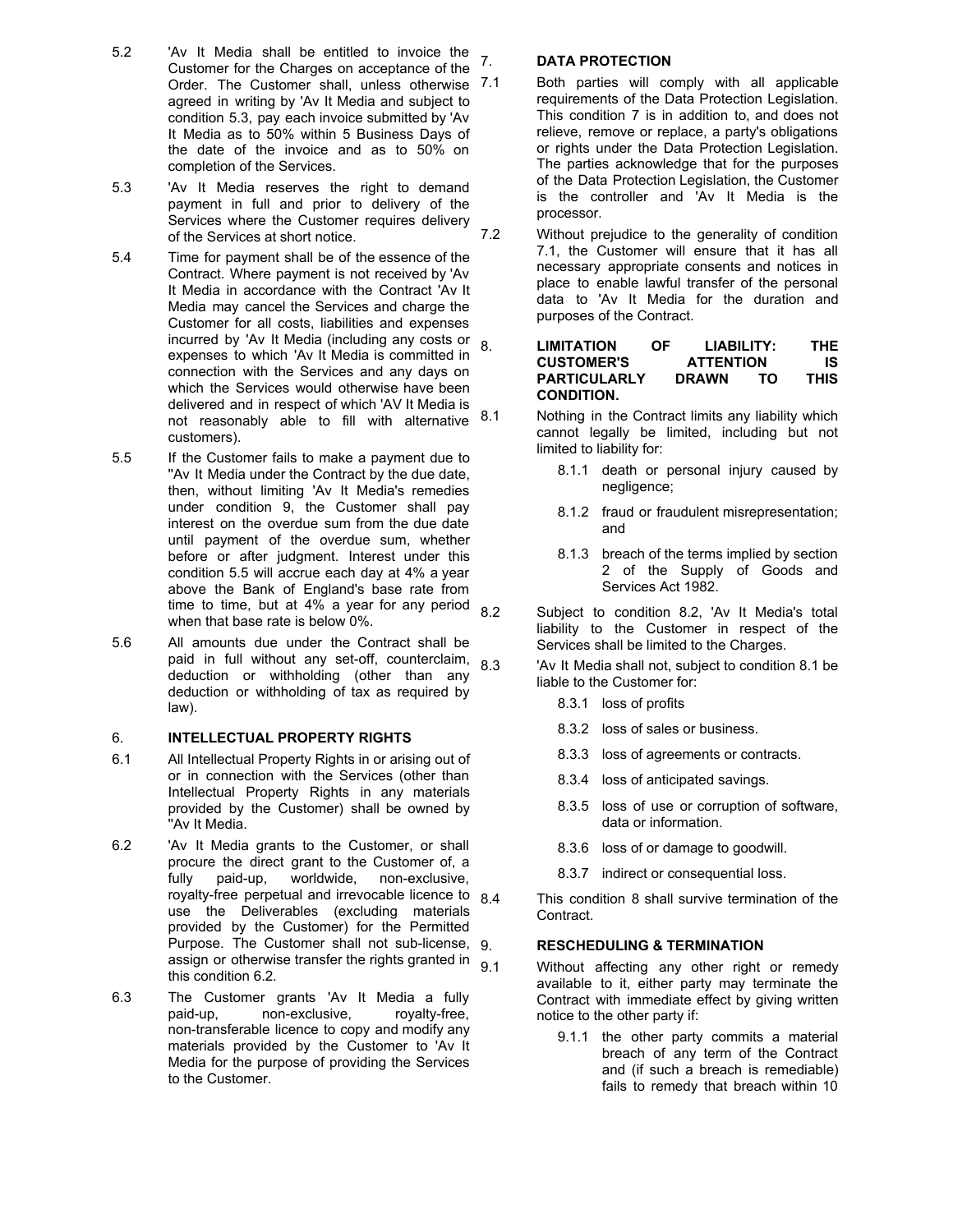days of that party being notified in writing to do so;

- 9.1.2 the other party takes any step or action in connection with its entering administration, provisional liquidation or any composition or arrangement with its creditors (other than in relation to a solvent restructuring), being wound up (whether voluntarily or by order of the court, unless for the purpose of a solvent restructuring), having a receiver appointed to any of its assets or ceasing to carry on business or, if the step or action is taken in another jurisdiction, in connection with any analogous procedure in the relevant jurisdiction;
- 9.1.3 the other party suspends, or threatens to suspend, or ceases or threatens to cease to carry on all or a substantial part of its business; or
- 9.1.4 the other party's financial position deteriorates to such an extent that in the terminating party's opinion the other party's capability to adequately fulfil its obligations under the Contract has been placed in jeopardy.
- 9.2 Without affecting any other right or remedy available to it, 'Av It Media may terminate the Contract with immediate effect by giving written notice to the Customer if the Customer fails to pay any amount due under the Contract on the 11. due date for payment.
- 9.3 The Customer may terminate the Contract at any time in writing provided always that if the date of receipt of such notice by 'Av It Media:
	- 9.3.1 is more than 30 days prior to the Performance Date 'Av It Media shall refund any Charges (or part thereof) 11.2 already paid by the Customer;
	- 9.3.2 is 30 days or less prior to the Performance Date 'Av It Media shall be entitled to payment of the Charges in full and
	- 9.3.3 'Av It Media shall in any event be entitled to payment of any wasted costs incurred or for which it is liable in connection with the Services.
- 9.4 'Av It Media shall, in the event the Customer requests in writing to reschedule performance of the Services, use reasonable endeavours to accommodate such a request without additional cost to the Customer on one occasion only. 'Av It Media reserves the right to charge the Customer in accordance with condition 9.3 in the event the Customer requests to reschedule on more than one occasion.

### 10. **CONSEQUENCES OF TERMINATION**

10.1 On termination of the Contract:

- 10.1.1 the Customer shall immediately pay to 'Av It Media all of 'Av It Media's outstanding unpaid invoices and interest and, in respect of Services supplied but for which no invoice has been submitted, 'Av It Media shall submit an invoice, which shall be payable by the Customer immediately on receipt;
- 10.1.2 the Customer shall return all of the 'Av It Media's Materials and any Deliverables which have not been fully paid for. If the Customer fails to do so, then 'Av It Media may enter the Customer's premises and take possession of them. Until they have been returned, the Customer shall be solely responsible for their safe keeping and will not use them for any purpose not connected with the Contract.
- 10.2 Termination of the Contract shall not affect any rights, remedies, obligations or liabilities of the parties that have accrued up to the date of termination, including the right to claim damages in respect of any breach of the Contract which existed at or before the date of termination.
- 10.3 Any provision of the Contract that expressly or by implication is intended to come into or continue in force on or after termination of the Contract shall remain in full force and effect.

#### 11. **GENERAL**

- 11.1 **Force majeure.** Neither party shall be in breach of the Contract nor liable for delay in performing, or failure to perform, any of its obligations under the Contract if such delay or failure result from events, circumstances or causes beyond its reasonable control including inclement weather.
- **Assignment and other dealings.** 'Av It Media may at any time assign, mortgage, charge, subcontract, delegate, declare a trust over or deal in any other manner with any or all of its rights and obligations under the Contract.
- The Customer shall not assign, transfer, mortgage, charge, subcontract, delegate, declare a trust over or deal in any other manner with any of its rights and obligations under the Contract without the prior written consent of 'Av It Media.
- 11.3 **Confidentiality.** Each party undertakes that it shall not at any time disclose to any person any confidential information concerning the business, affairs, customers, clients or suppliers of the other party, except as permitted by this condition.
- Each party may disclose the other party's confidential information:
	- to its employees, officers, representatives, subcontractors or advisers who need to know such information for the purposes of carrying out the party's obligations under the Contract. Each party shall ensure that its employees,